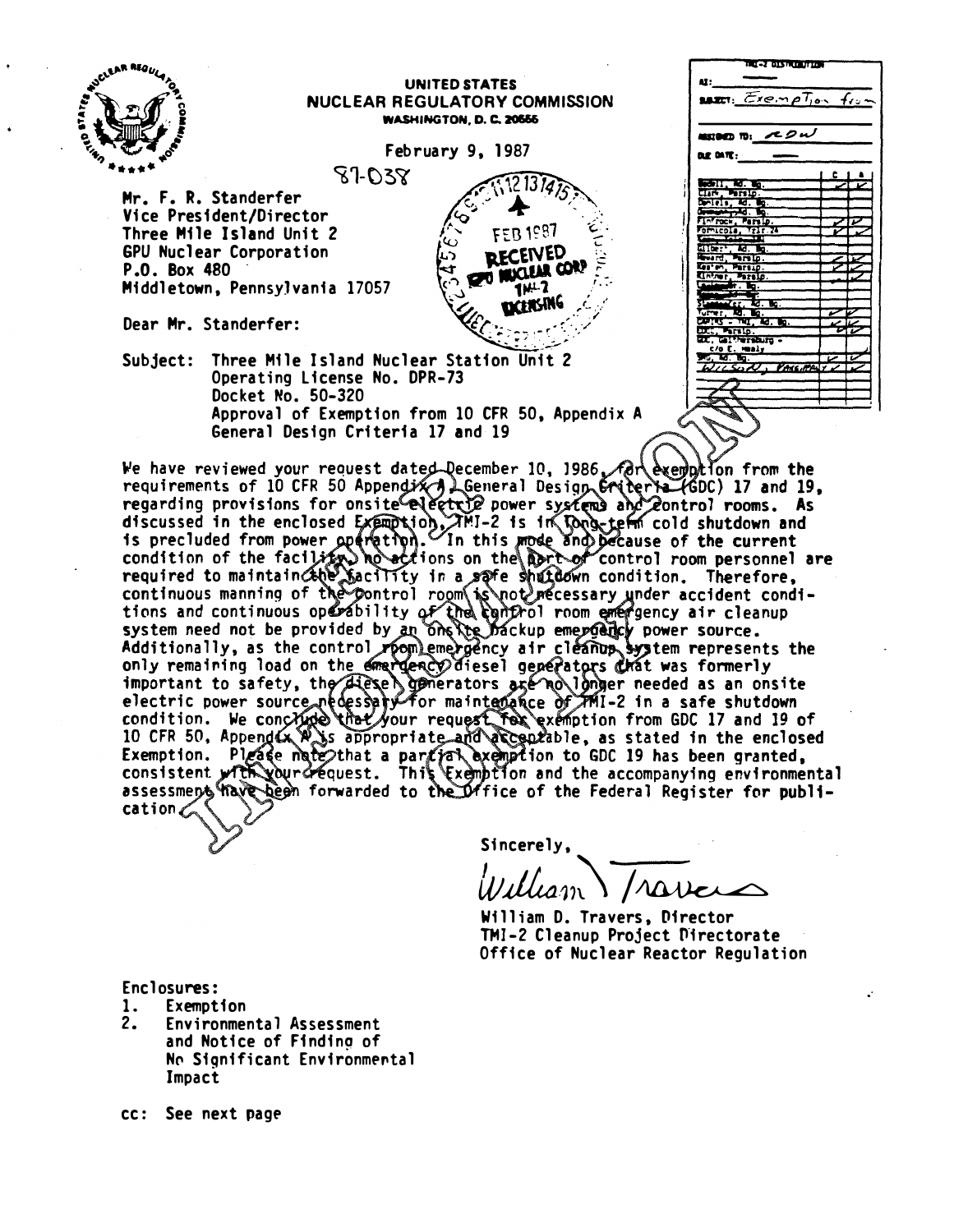F. R. Standerfer

 $\overline{\phantom{a}}$ 

 $\bar{\mathcal{A}}$ 

 $\mathcal{F}$ 

 $\ddot{\phantom{a}}$ 

 $\ddot{\phantom{1}}$ 

cc: T. F. Demmitt R. E. Rogan S. Levin J. E. Frew J. J. Byrne A. W. Miller Service Distribution

List (See attached)



 $\frac{1}{\sqrt{2}}$ 

 $\hat{\mathcal{L}}_{\text{in}}$ 

 $\frac{1}{2}$ 

 $\mathcal{A}^{\mathcal{A}}$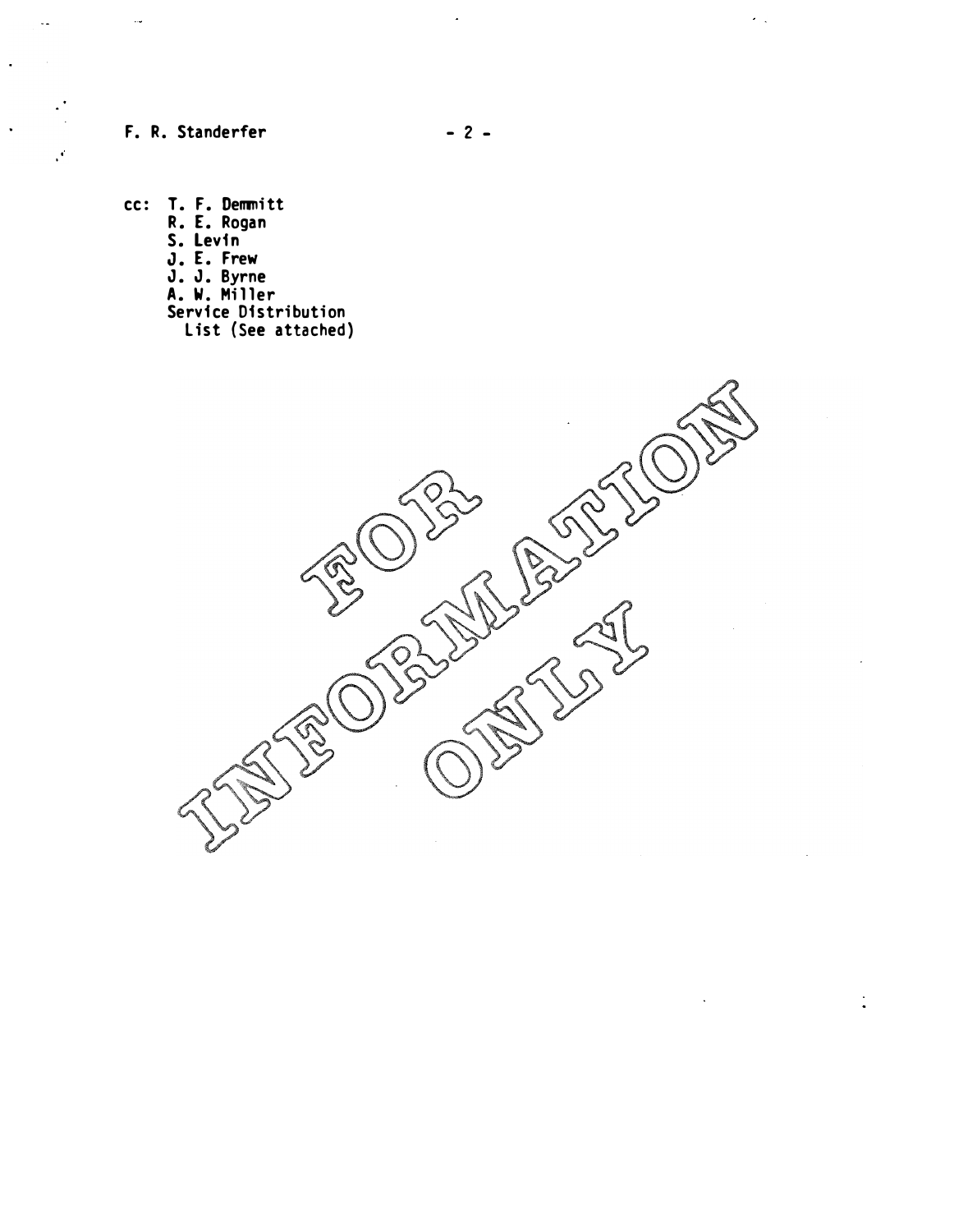Dr. Thomas Murley Regional Administrator U.S. Nuclear Regulatory Commission 631 Park Avenue King of Prussia, PA 19406

·'

Sheldon J. Wolfe, Esq., Chairman Administrative Judge Atomic Safety and licensing Board Panel U.S. Nuclear Regulatory Commission Washington, D.C. 20555

Dr. Oscar H. Paris Administrative Judge Atomic Safety and licensing Board Panel U.S. Nuclear Regulatory Commission Washington, D.C. 20555

Dr. Frederick J. Shon Administrative Judge Atomic Safety and Licensing Board Panel U.S. Nuclear Regulatory Commission  $\overline{O}$ Washington, D.C. 20555

Dr. Judith H. Johnsrud Environmental Coalition Power 433 Orlando Avenue State College, PA 1680)

Ernest L. Blake, Jr., Esq. Shaw, Pittman, Potts, and Trewby 2300 N Street, N.W. Washington, D.C. 20037

Atomic Safety and Licensing Board *Board* Panel Washington, D.C. 2055

atory Conmission . 20555

Frederick  $\overline{S}$ . Rice, Chairman Dauphin County Board of Commissioners Dauphin County Courthouse Front. and Market Streets Harrisburg, PA 17101

Thomas M. Gerusky, Director Bureau of Radiation Pretection Department of Environmental Resources P.O. Box 2063 Harrisburg, PA 17120

Ad Crable lancaster New Era 8 West King Street lancaster, PA 17601

U.S. Department of Energy P.O. Box 88 Middletown, PA 17057-0311 David J. McGoff Office of LWR Safety and **Technology** NE-23 U.S. Department of Energy Washington, D.C. 20545 William lochstet 104 Davey laboratory Pennsylvania State University University Park, PA 16802 Frank Lynch, Editerte The Patriot 812 Market Stree Harrisburg (PA) Robert B. Borsum Nudleappower Division Syite  $\ell$ 20 **79)0 Woodmont Avenue** Bethesda. MD 20814 Michael (hurchhill, Esq.<br>PILZOP<br>A315 Walnut Street, Suite 1632 Phi Nace Pohia, PA 19107 Marvin I. Lewis 7801 Roosevelt Blvd. #62 Philadelphia, PA 19152 Jane lee 183 Valley Road Etters, PA 17319 Walter W. Cohen, Consumer Advocate Department of Justice Strawberry Square, 14th Floor Harrisburg, PA 17i27 �r. Edwin Kintner Executive Vice President General Public Utilities Nuclear Corporation 100 Interpace Parkway Parsippany, NJ 07054 US Environmental Prot. Agency Region III Office ATTN: EIS Coordinator Curtis Building (Sixth Floor)

6th and Walnut Streets Philadelphia, PA 19106 ÷.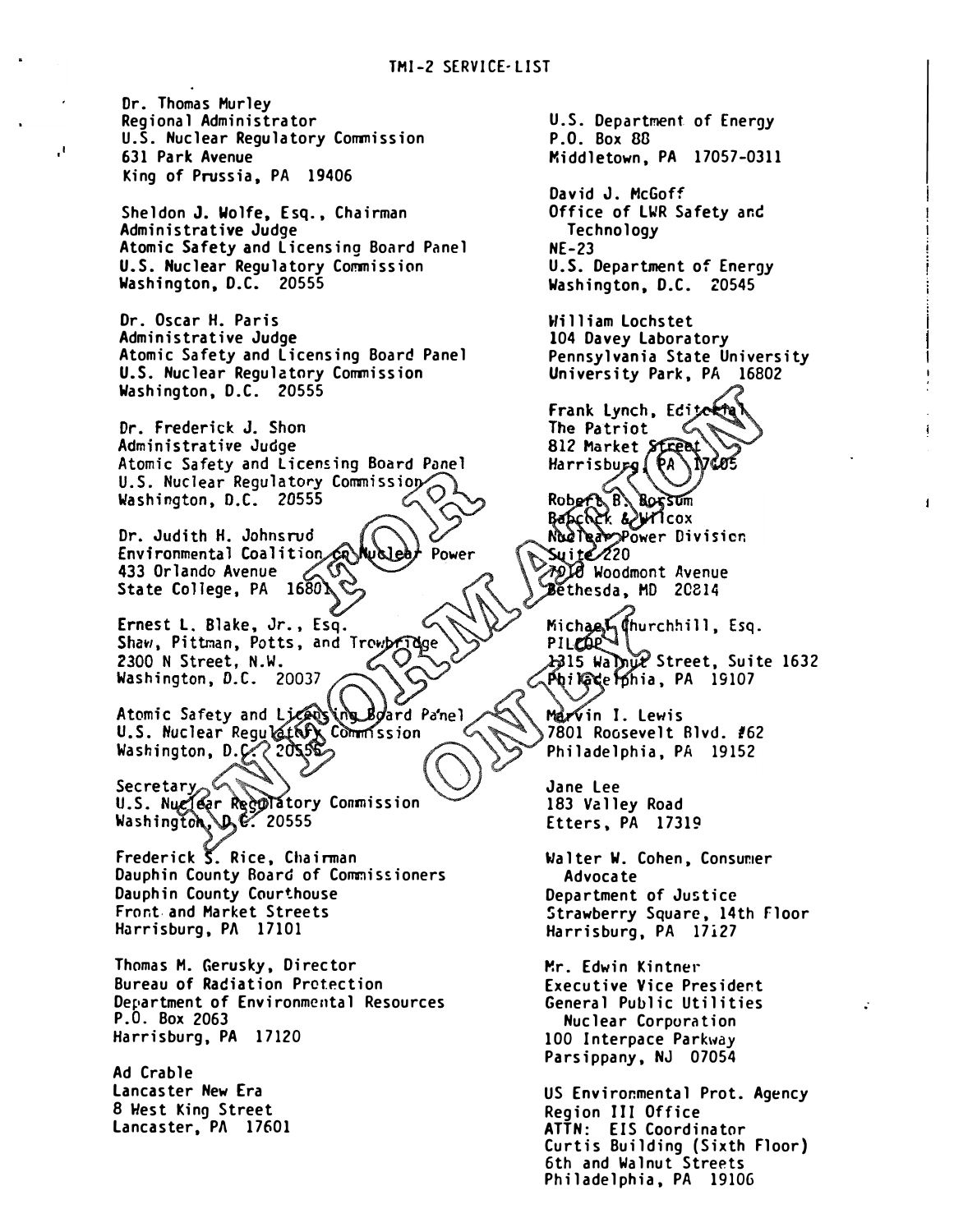## UNITED STATES NUCLEAR REGULATORY COMMISSION

 $\lambda$ ) ) ) ) )

In the Matter of

GENERAL PUBLIC UTILITIES NUClEAR CORPOPATION (Three Mile Island Nuclear Station Unit 2)

Docket No. 50-320

### EXEMPTION

I.

GPU Nuclear Corporation, Metropolitan Edison Company, Jersey Central Power and Light Company and Pennsylvania Electric Company (collectively the Hicensee) are the holders of Facility Operating Licensing No. DPR-73. Whigh had authorized operation of the Three Myle Island Nuclear Station, Unit 2 (TMI-2) at power levels up to 2772 magawatts thermal. The factPity, which is located in Londonderry Township, $\mathcal{P}$ guphin County, Bennsy Younia, is a pressurized water reactor previously used the commersion generation of electricity.

 $\bigcirc$ 

By Order for Modification at I hearse, dated July 20, 1979, the licensee's authority to operate the racility was suspended and the licensee's authority was limited to maintenance of the facility in the present shutdown cooling mode  $(44$  Fed.  $\text{Ref} \times \text{Re} 2)$ ). By further  $\text{Order}$  of the Director, Office of Nuclear Reactor Regilation, dated February 11, 1980, a new set of formal license requirements was imposed to reflect the post-accident condition of the facility and to assure the continued maintenance of the current safe, stable, long-term cooling condition of the facility (45 Fed. Reg. 11292). The license provides, among other things, that it is subject to all rules, regulations and Orders of the Commission now or hereafter in effect.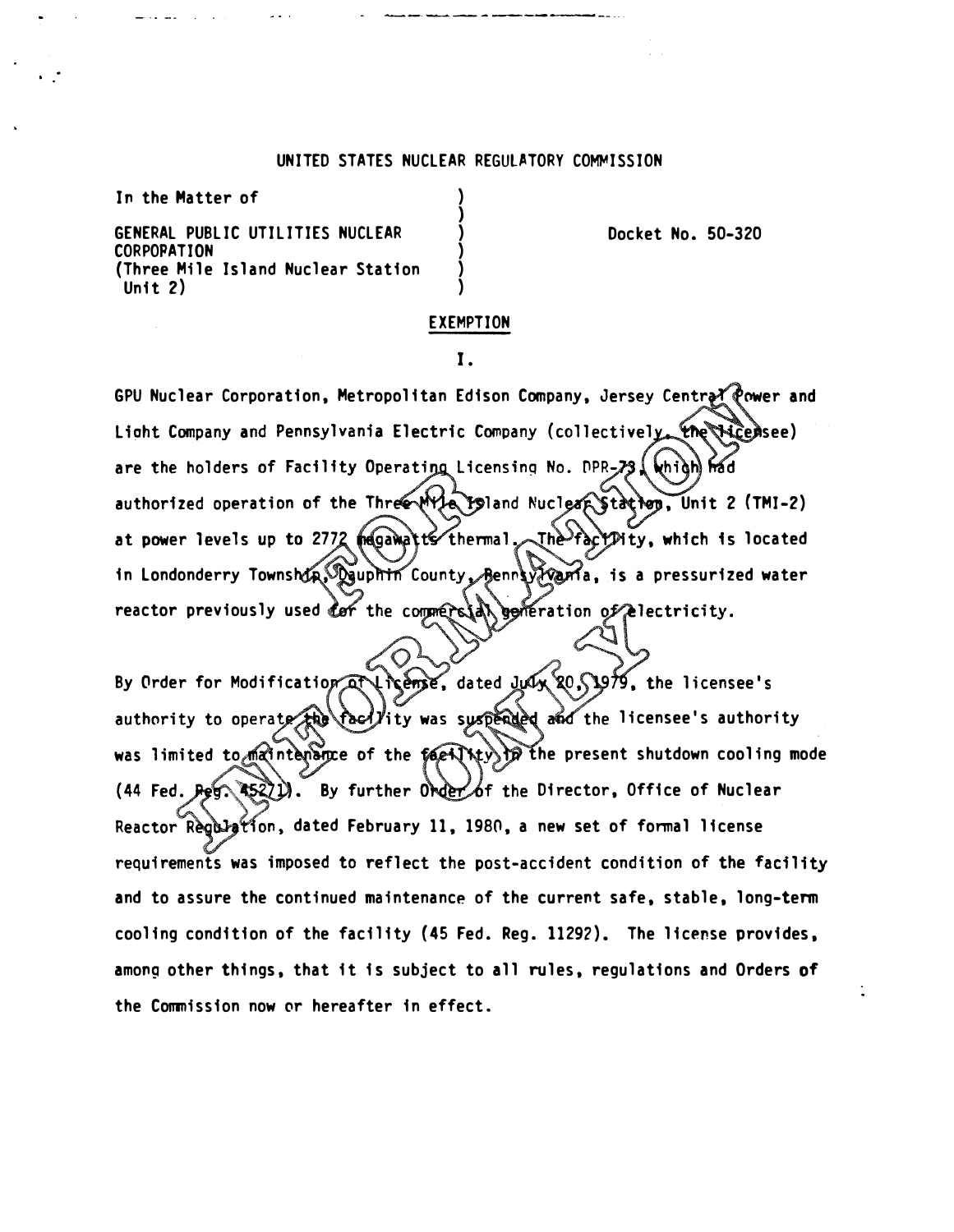By letter dated December 10, 1986, the licensee requested exemptions from the requirements of 10 CFR 50, Appendix A, General Design Criteria (GDC) 17 and 19, concerning electric power systems and control room habit�bility. Specifically, GDC 17 requires that an onsite electric power system and an offsite electric power system shall be provided to permit functioning of structures, systems and components important to safety. GDC 17 further requires that the safety function for each system (assuming the Other system is pot Kunctioning) should be to provide sufficient capace and canability to sure that (1) specified acceptable fuel design (AM) is and design conditions of the reactor coolant pressure boundary are ndt exceeded as a result of anticinated operational occurrences and (2) the core is spoted and containment theority and other vital functions are maintained कार्फिर्ट event of postµlated accidents. Additionally, GDC 17 specifies that both onsite and offsite electric power systems should have suf*f*jcTeňe)independence and redundancy to perform their safety functions assuming a single failure. By relevant to the licensee's request, GDC 19′ሞ@q\ires that a control room shall be provided from which actions can be taken to operate the nuclear power unit safely under normal conditions and to maintain it in a safe condition under accident conditions, including loss-of-coolant accidents. GOC 19 further reauires that adequate radiation protection shall be provided to permit access and occupancy of the control room under accident conditions without personnel receiving radiation exposures in excess of 5 rem whole body, or its equivalent to any part of the body, for the duration of the accident. Under the TMI-2 operating license, control room

II.

- 2 -

- ..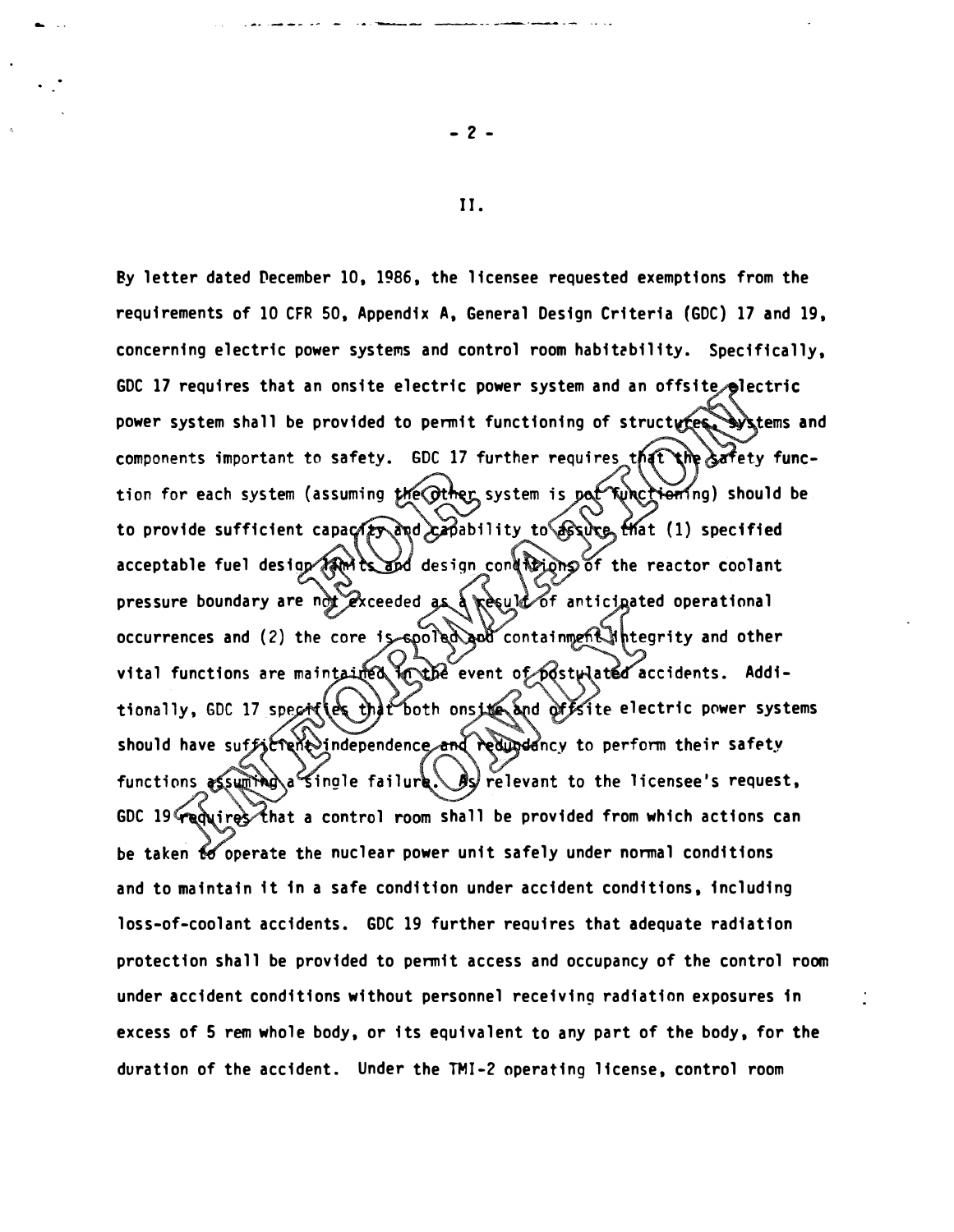habitability during accident conditions has been assured through the operability of the control room emergency air cleanup system. In the unlikely event of an accident with concurrent loss cf offsite power (LOOP), the diesel generators would provide onsite emergency backup power to assure the operability of the system.

#### III.

The licensee has requested exemption from the indicated Gangral Design Criteria in conjunction with license amendment requests submitted by letters dated June as modified by letters mated February 26, 1986 and 18, 1985 and July 31, 1989, May 20, 1986 and in additional discussions widt the staff. The staff has reviewed the safety evaluations submitted in support of the proposed license amendments, which also provide the bases for the ligense is exemption requests. Specifically, the licentre proposes to delete all Kcense requirements for availability and operedility of the class ledesel generators. As a result of previous amendments to the facility lidense to reflect the unique post-accident status  $\circ$  the  $\mathcal{M}$ -2 facility, the control room emergency air cleanup system is the only remaining system requiring power from the onsite diesel generators. Consequently, the licensee also proposes to delete the license requirement for onsite emergency backup power to this system.

TMI-2 is currently in a long-term cold shutdown for accident recovery and defueling. Short-lived fission products which make up the preponderance of the source term in operating reactors have decayed to negligible levels.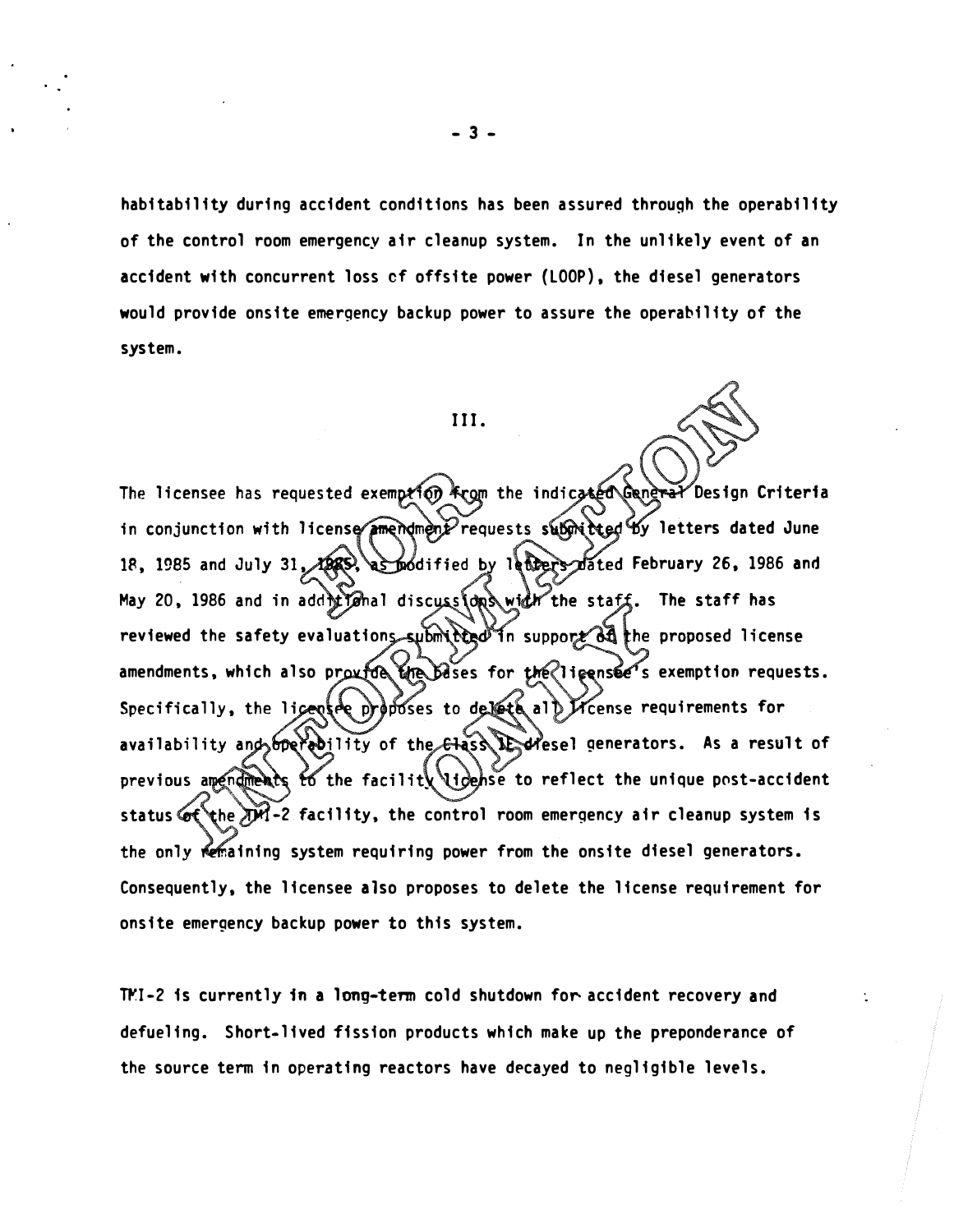Decay heat is less than 10 kilowatts and forced cooling of the core has not been required or used since 1981. Core cooling and criticality control are provided by maintaining a sufficient volume of borated water in the RCS. Natural convective heat loss from the RCS directly to the reactor building atmosphere provides sufficient decay heat removal capability. In the unlikely event of the maximum credible TMI-2 loss of coolant accident, previously analyzed by the staff, sufficient borated water would be provided by passive, gravity feed from the borated water storage tank to keep the Come covered for a minimum of 10 days. The standby reactor building sump recirculation system would be made operational during this lime if needed to matintain core coverage for a longer period.

The types of accidents possible at THX-X daring the creatup phase (long-term cold shutdown) differ significantly from those porsible or an operating reactor. The staff and the license hayd evaluated a annot spectrum of potential accident scenarios possible at the-2 during the-cleanup shase. These included liquid spills, fires, canister drops, and loss of coolant accidents. The source terms from these accident scenarios are much smaller than those associated with postulated accidents at operating power reactors. Additionally, none of these accidents would be caused by a LOOP and thus are extremely unlikely to occur simultaneously with the unavailability of the control room emergency air cleanup system.

TMI-1, which is adjacent to TMI-2, is in a normal operating cycle for power reactors with periods of power operation periodically interrupted by variable

- 4 -

.. -· . -·· ·- --· ---- - . --· · ·-- ---· ·- ----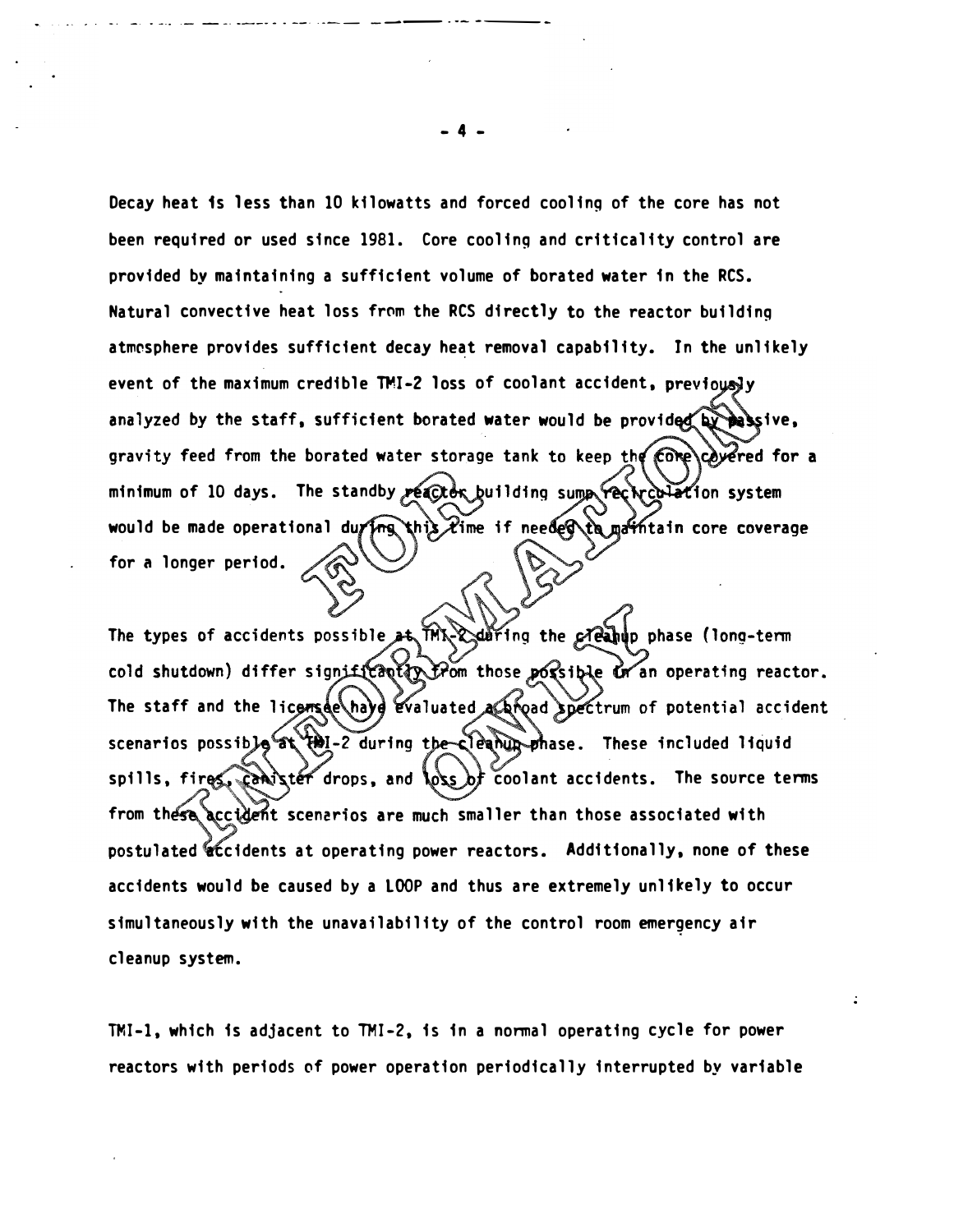length shutdowns for refueling, maintenance and repairs. A severe accident at �I-1 while it is at power could generate a source term which could affect TMI-2 control room habitability. It is very improbable that this type of accident would occur and even more unlikely that it would be coincident with a loss of offsite power to TMI-2. If there were no coincident TMI-2 LOOP, the TMI-2 control room emergency air cleanup system would function normady.

The licensee has committed to terminate all recovery activities and place systems in a safe, stable configgration at TMI-2 during an emergency event at TMI-1. These activities (include core alterations, BGS water processing, transfer of fuel bearing cantsters and casks. and wement of heavy loads. While an accident at TMD  $\chi$  could affect behite  $M1$ ity in  $JM1-2$ , it would not cause equipment failures and additional accidents to detur at TMI-2. No active components are required to methods. The current safe shutdown of TMI-2. With recovery activities tentiled, periodic mentioring of TMI-2 is all that is required. No effect ad plant safety way in ogeor due to temporary inaccessibility of Ceber IPM  $\geq$  control room. The staff has previously determined that offsite AC pawer can be restored within five hours. With the restoration of offsite power, the TMI-2 control room emergency air cleanup system would again become operable and personnel could again monitor activities from the control room. Although not required, short-term access to the TMI-2 control room could be provided by use of self contained breathing apparatus.

The staff has evaluated the potential accident scen�rios discussed above relative to the requirements for control room habitability specified in

- 5 -

المحامل والمستقال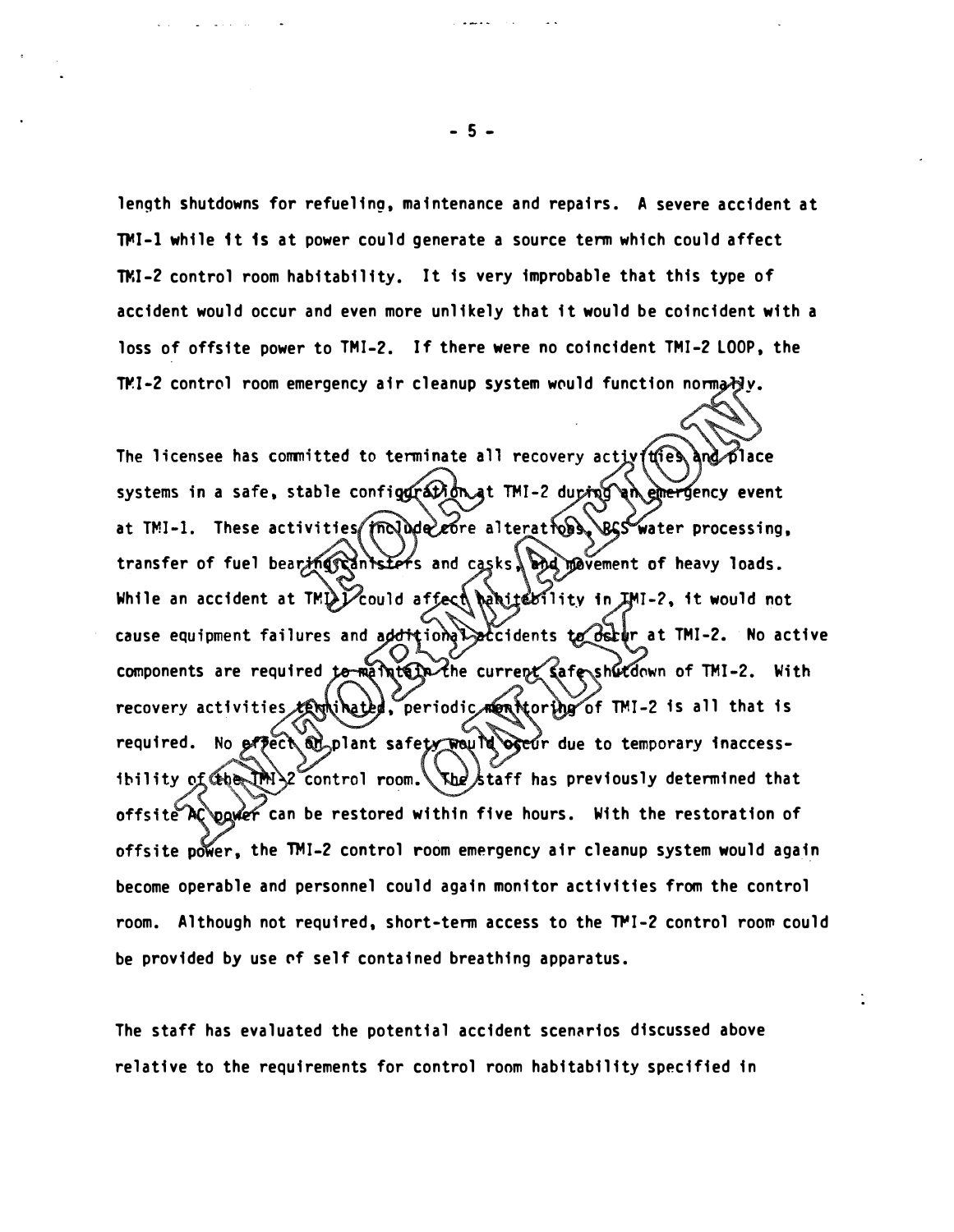GOC 19. We conclude that it is highly probable that in the event of an accident at TMI-1 or TMI-2, the TMI-2 control room emergency air cleanup system will be operable without relying on onsite backup emergency power sources, and thus habitability of the TMI-2 control room will be ensured in accordance with GDC 19. However, in the extremely unlikely event that a severe accident at Unit 1 occurs coincident with loss of offsite power to Unit 2, the Unit 2 control room could, if necessary, be evacuated without affective the licensee's ability to maintain the TMI-2 facility safely shut (OWQ) accordingly, a partial exemption from GDC 19 during a LOOP is justified since no action of personnel in the TMI-2 control room would be required to meintain the plant in a safe shutdown condition for the period of time needs sary to restore power. Except for such occurrences, the licensee will dontinue to comply with the provisions of GDC 19.

requirement for controls manning o<del>f th</del>e control room, onsite backup emergency Since TMI-2 can be mainted in a safe shutdown condition without the power service for the control room emergedcy air cleanup system is no longer needed to ensure the safety of the facility in its present condition. Consequently, an exemption from GDC 17 is also justified. This is based on the fact that the control room emergency air cleanup system is the only remaining load on the emergency diesel generators still required by the facility license; the emergency diesel generators (the onsite electric power system) are not needed to assure core cooling, containment integrity or other safety functions at TMI-2 in the current post-accident, cold shutdown condition.

- 6 -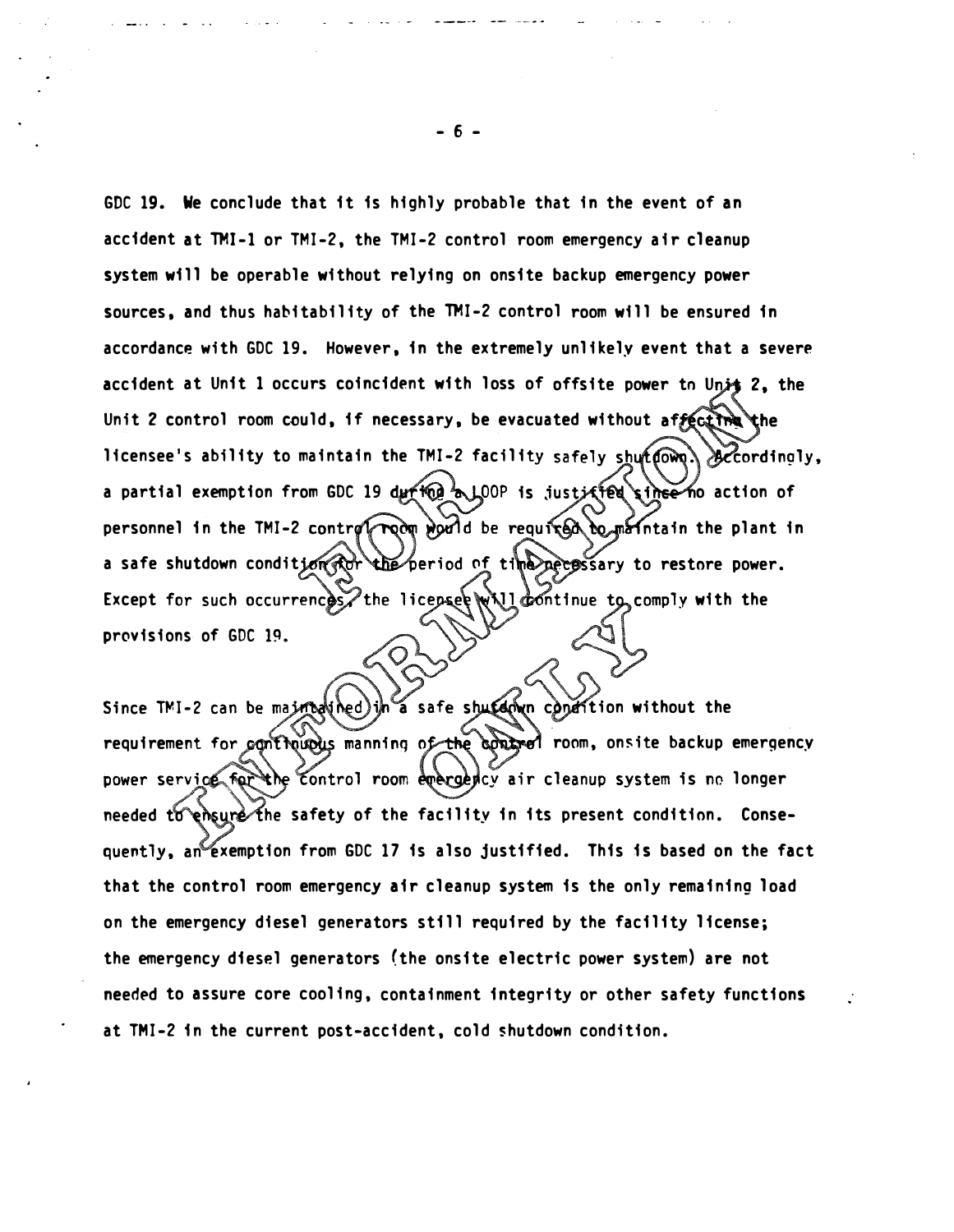Accordingly, the Commission has determined that pursuant to 10 CFR 50.12, these exemptions are authorized by law, will not present an undue risk to the public health and safety, and are consistent with the common defense and security. The Commission further determines that special circumstances, as proytded in 10 CFR 50.12(a)(2)(ii), are present justifying the exemptions,  $n = \sqrt{3}$  that application of the regulations in this particular circumstance is not necessary to achieve the underlying purpose of the rules: to paint in the nuclear power unit in a safe shutdown conder to in the event of an accident. Specifically, as noted above, neither codifinities control room maniling nor operation of an onsite emergency backup power source is necessary to maintain the damaged TMI-2 reactor in a safe shutdown condition. Accordingly, the tommission hereby grants exemption from the requirements of 10 CER Rart 50 Appendix A, General Design Criterion 17 and (in part, from the requirements of General Design Criterion 19.

It is further determined that the exemptions do not authorize a change in effluent types or total amounts nor an increase in power level and will not result in any significant environmental impact. In light of this determination and as reflected in the Environmental Assessment and Notice of Finding of No Significant Environmental Impact prepared pursuant to 10 CFR 51.21 and 51.30 through 51.32 (February 9, 1987, 52 FR 4067), it is concluded that the instant action is insignificant from the standpoint of environmental impact and an environmental impact statement need not be prepared.

IV.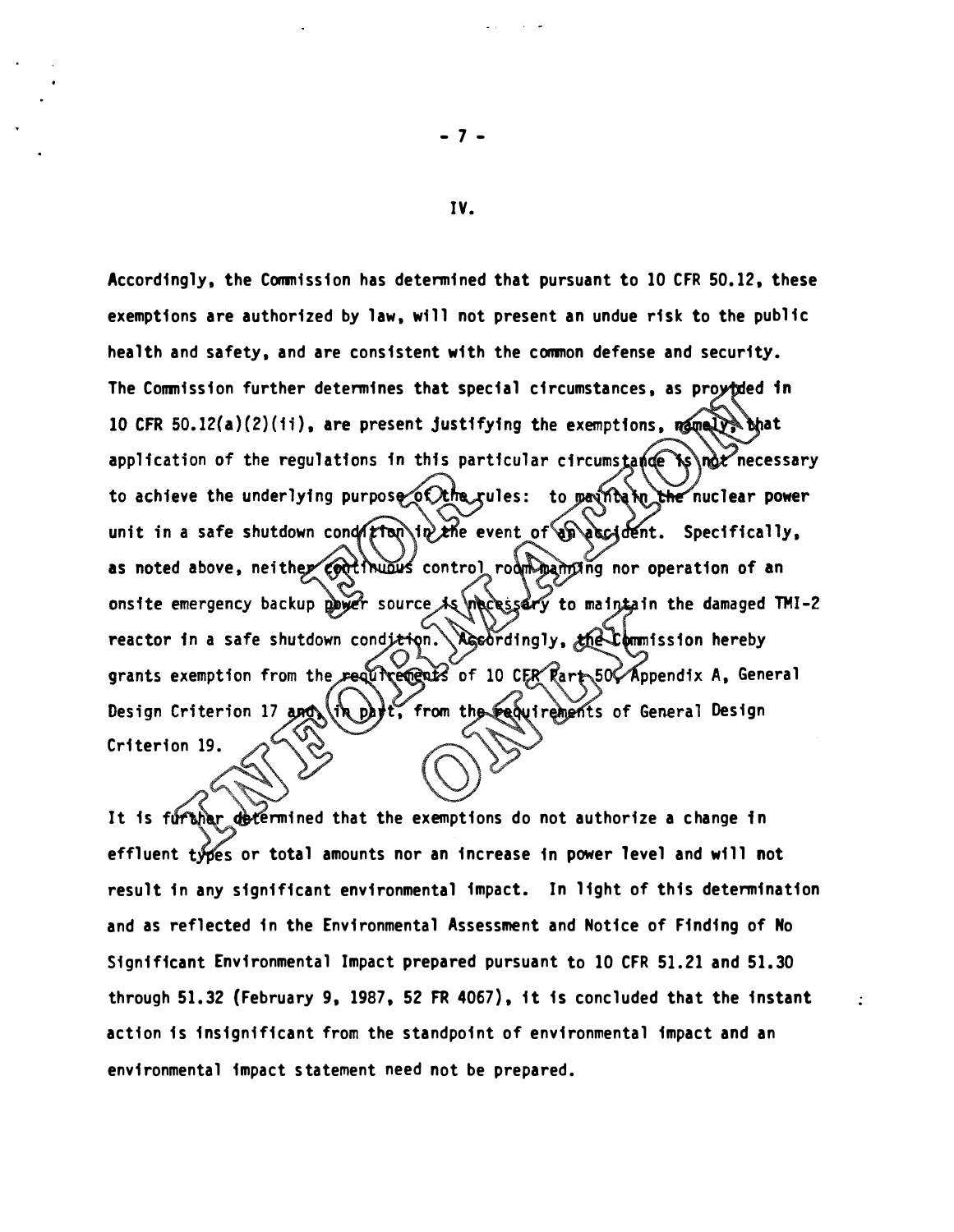These exemptions are effective upon issuance of the corresponding changes to facility Technical Specifications, sections 3.7.4, 3.7.7, 3.7.10, 3.8.1, 3.8.2, 3.9.12.1, 3.9.12.2, 3/4.7.4, 3/4.7.7, 4.3, 4.7.4, 4.7.7, 4.8.1, 4.8.2, 4.9.12.1 and 4.9.12.2.

FOR THE NUCLEAR REGULATORY COMMISSION

.·

Frækt Muraglia Frank J. Mraglia, Director<br>Division of PWR Licensing-B

Office of Nuclear Reactor Regula Dated at Bethesda, Maryland this 9th day of February 1987

- 8 -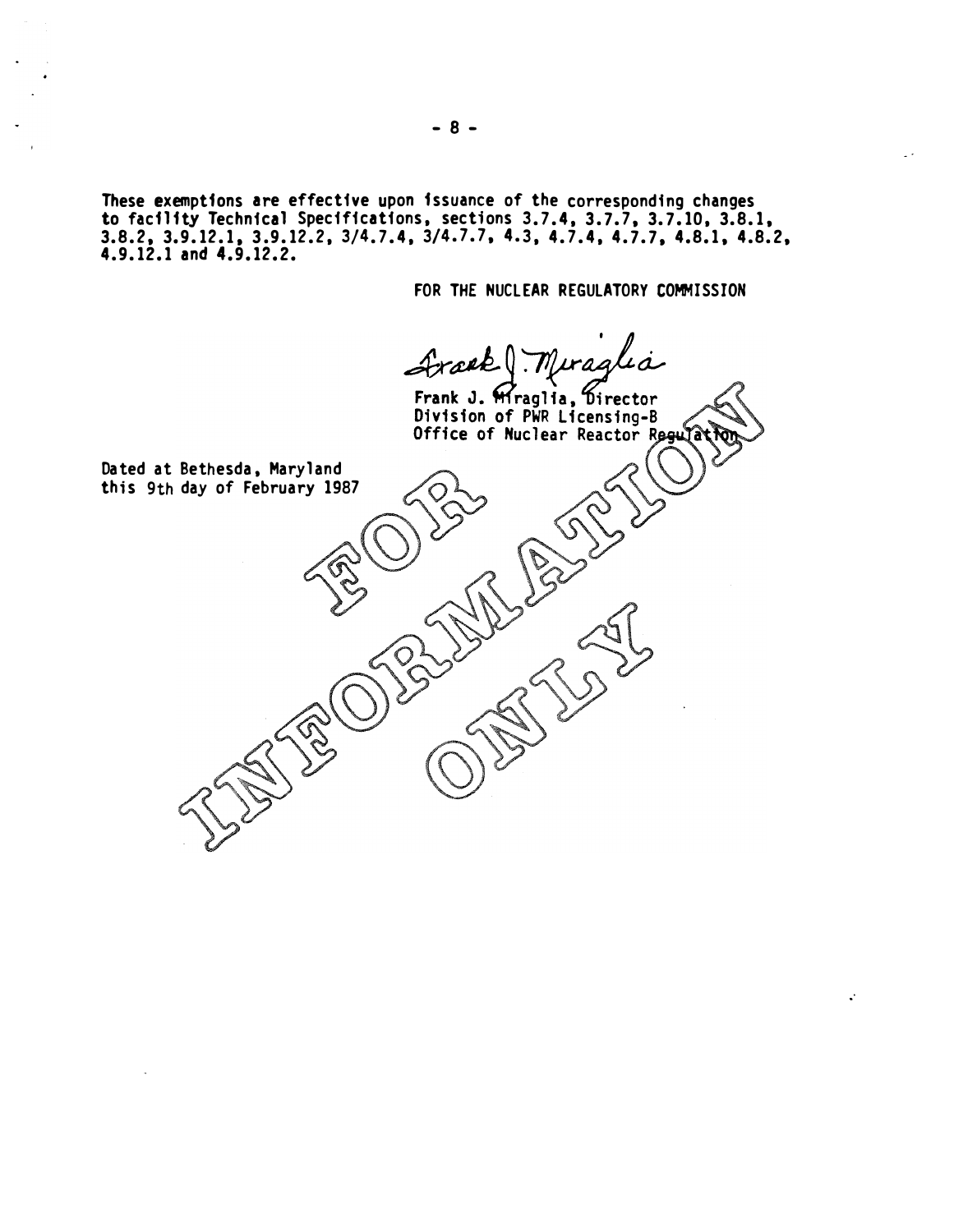#### UNITED STATES NUCLEAR REGULATORY COMMIS�ION

#### GENERAL PUBLIC UTILITIES NUCLEAR COPPORATION

## DOCKET NO. 50-320

#### ENVIRONMENTAL ASSESSMENT AND NOTICE OF FINDING

### OF NO SIGNIFICANT ENVIRONMENTAL IMPACT

The U.S. Nuclear Regulatory Commission (the Commission) is planning to issue two Exemptions to the requirements of 10 CFR 50, Appendix A, General Design Criteria 17 and 19, relative to Facility Operating License No. DDRL73, issued to General Public Utilities Nuclear Comporation (the Neenger), for operation of the Three Mile Island Noclear Station Unit (AMI-2) located in Londonderry Township, Dauphin County Pennsylvania. By Order for Modification of License, dated July 20, 1979, the Ticensee's @uthdrity to operate the facility was suspended and the licensee's arthority was limited to maintemance of the facility in the present shutdown cooling mode (44 Fed. Reg. 45271). By further Order of the Director (Office of Nuclear Reactor Regulation, dated February 11, 1980, a new set at formal license requirements was imposed to reflect the post-accident condition of the facility and to assure the continued maintenance of the current safe, stable, long-term cooling condition of the facility (45 Fed. Reg. 11292). The license provides, among other things, that it is subject to all rules, regulations and Orders of the Commission now or hereafter in effect.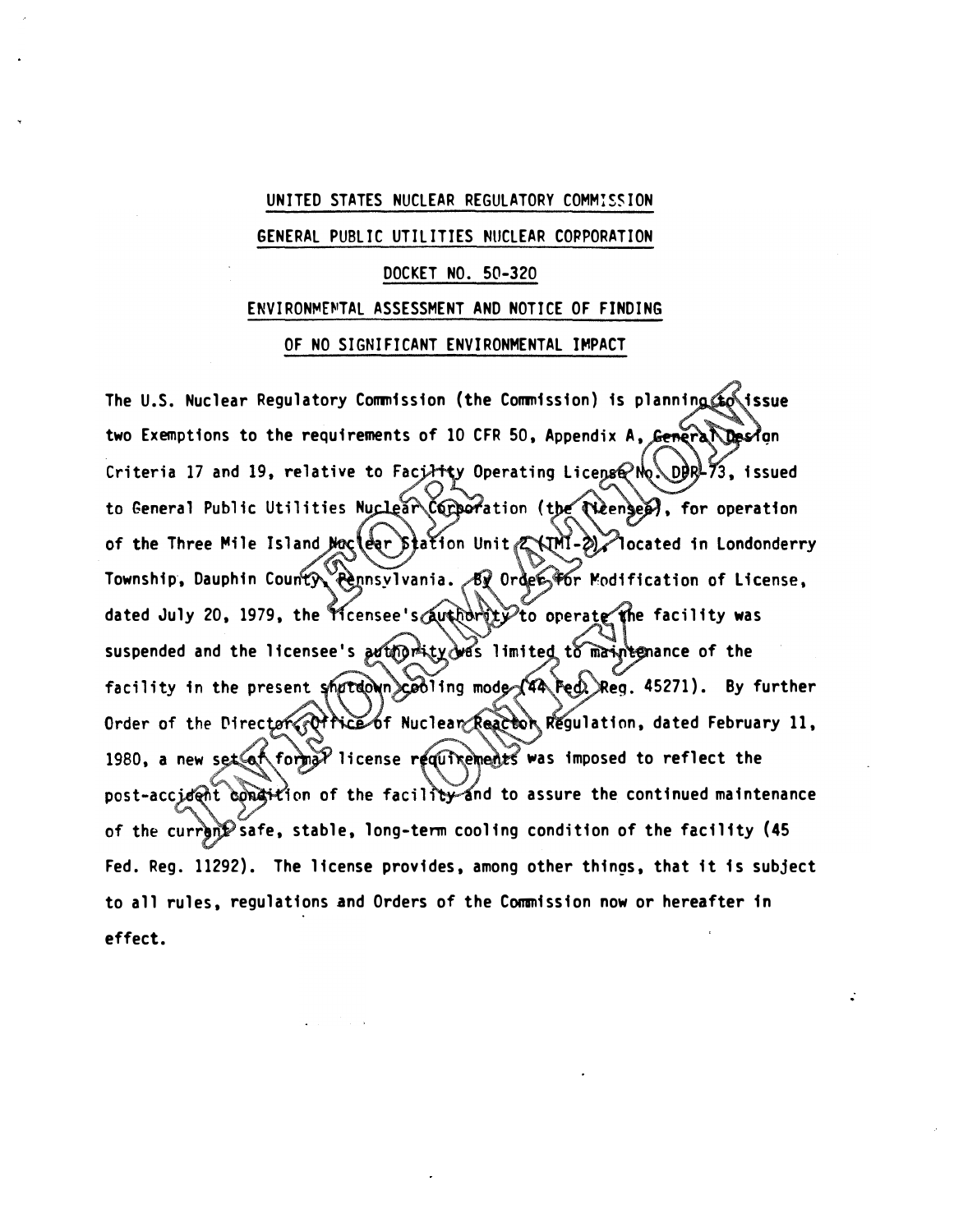## ENVIRONMENT�l ASSESSMENT

Identification of Proposed Action: The actions being considered by the Commission are exemptions from 10 CFP 50, Appendix A, General Design Criteria (GDC) 17 and 19 relating to requirements for electric power systems and nuclear station control rooms. Specifically, GDC 17 requires that an onsite and offsite electric power system shall be provided to permit functioning  $\delta \hat{r}$ structures, systems, and components important to safety. As relayant to the licensee's request, GDC 19 requires that g control room shall be provided from which actions can be taken to coperate the nuclear power gant safely under normal conditions and  $k$  which it in a safe Englishm under accident conditions. GDC 19 further requires that radiation protection shall be provided to permit access and ogetypancy of the control redm under accident conditions, within specified exposure limits.

The Need for the Propased Action: MIZZ is corrently in a post-accident, cold shutdown, *long*-term recovery mode, with sufficient decay heat removal assured by direct heat Yoss from the reactor coolant system (RCS) to the reactor building atmosphere. In case of a TMI-2 loss of coolant event, sufficient borated makeup water will be provided by a passive gravity feed system to maintain the level of the RCS above the damaged fuel for a minimum of 10 days. Dedicated equipment is available and procedures have been established to provide recirculation to assure long-term core coverage, if necessary, even in the unlikely event that the Unit 2 control room is temporarily uninhabitable. Consequently, the facility can be maintained for the short term in a safe,

- 2 -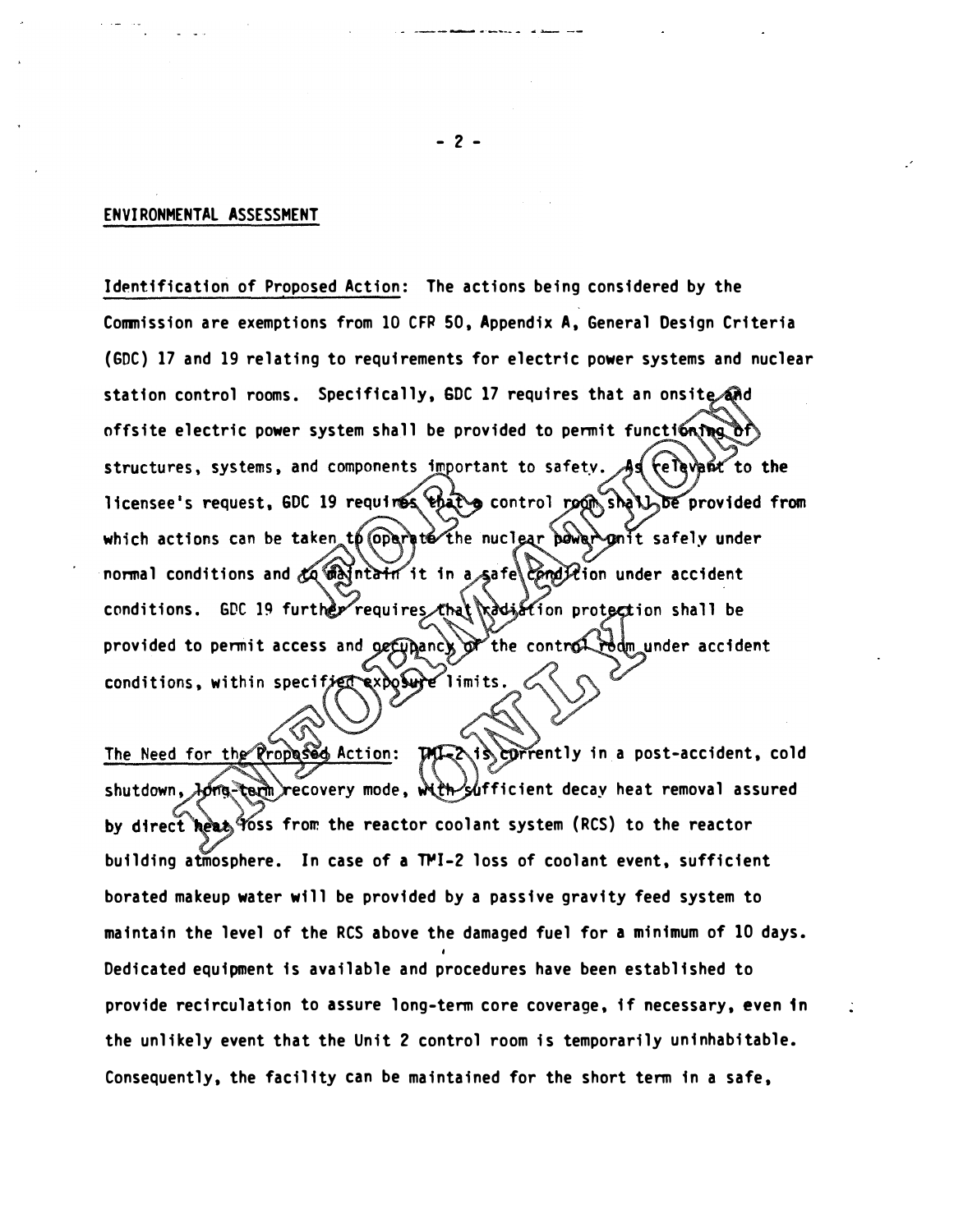stable shutdown condition without relying upon action from control room personnel and continuous manning of the TMI-2 control room is not necessary under worst-case accident conditions to achieve the underlying purpose of the requirement. For this reason, a partial exemption to the reauirements of GDC 19 is justified.

Since continuous control room manning is no longer necessary for all pestulated events, with TMI-2 in its current long-term cold shutdown mode, control room emergency air cleanup system operation thave to be continuously maintained. Therefore, onsite emergency backup power pravided by the diesel generators is not needed for the system. Ihis removes the need for the last load on the diesel generalors still requined by the facility license, and safe shutdown of the plant is no longer dependent on the pnstite backup emergency power source. Thus, the performance of maintenance and surveillance of the emergency diesel generators regulred by GDCCLA would impose an unnecessary burden and expense on the licensee with no concomitant benefit in terms of achieving the underlying purpose of the requirement.

Environmental Impact of the Proposed Action: The staff has evaluated the subject exemptions and concludes that in light of the current and future condition of the facility described above, there are no significant radiological or nonradiological impacts to the environment as a result of this action. The exemptions remove specific features of the Commission's requirements to provide an onsite electric power system and a control room to maintain the nuclear power unit in a safe condition following an accident.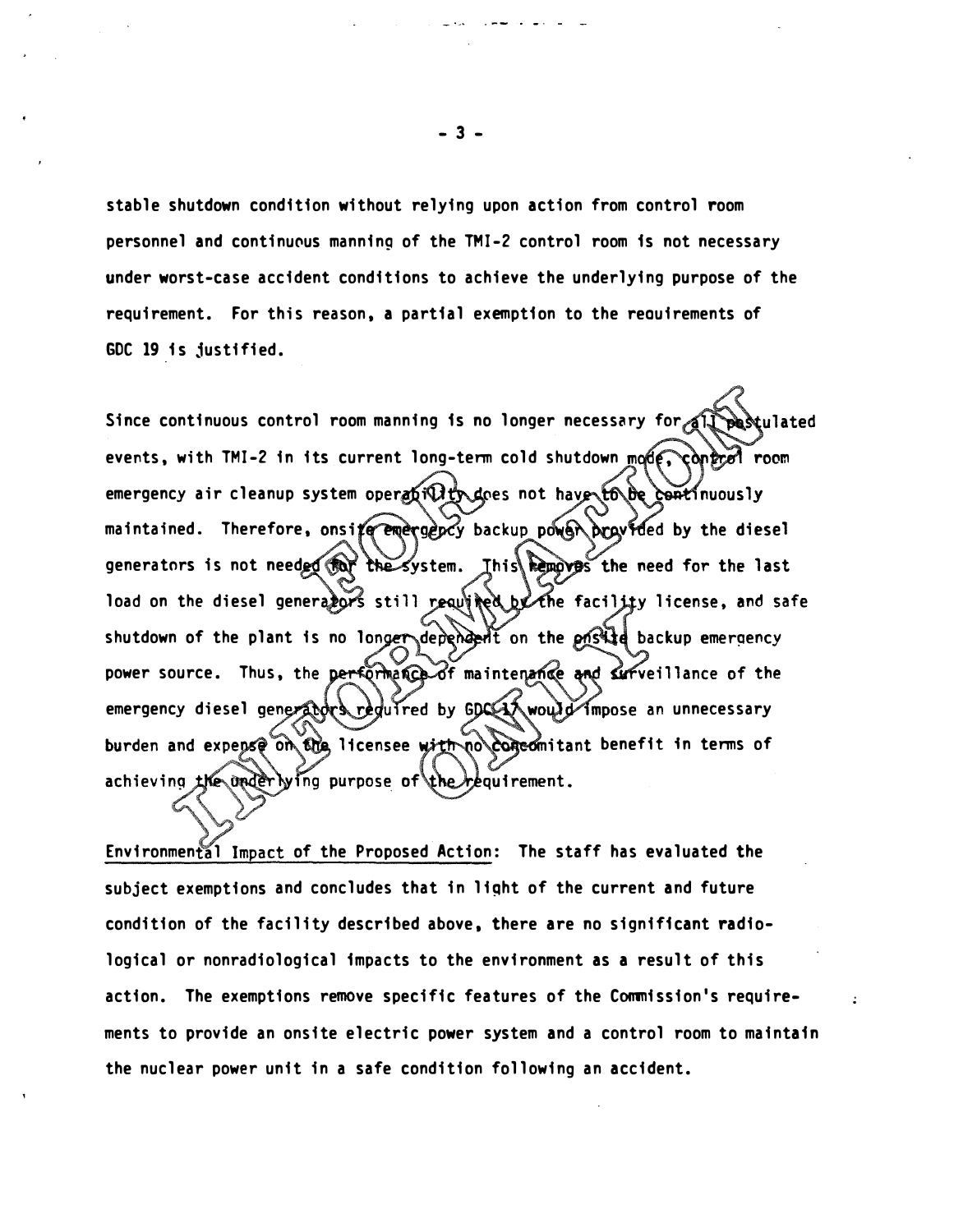Alternatives to the Proposed Action: Since the Commission has concluded that there is no significant environmental impect associated with the proposed exemptions, any alternatives to this action will have either no significant environmental impact or greater environmental impact. This would not reduce significant environmental impacts of plant operations and would result in the application of unnecessary regulatory requirements.

Agencies and Persons Consulted: The NRC staff reviewed the 'icens' equest and did not consult other agencies or Dersons.

This action does bet provide the use of Alternative Use of Resources? resources not previously congidered in connection with the Final Programmatic Environmental Impact Statement for *A* 981 JMI) dåted March

# FINDING OF NO SIGNIFICAN

for the propased exemptions. Based upon the foregoing environmental assessment, we conclude that this action will not have a significant effect on the quality The Commission has datermined not to brepare an environmental impact statement of the human environment.

For further details with respect to this action see: (1) letter from F. R. Standerfer, GPUNC to W. D. Travers, USNRC, Exemption from 10 CFR 50 Appendix A, General Design Criteria 17 and 19, dated December 10, 1986. This document is available for inspection at the Commission's Local Public Document

- 4 -